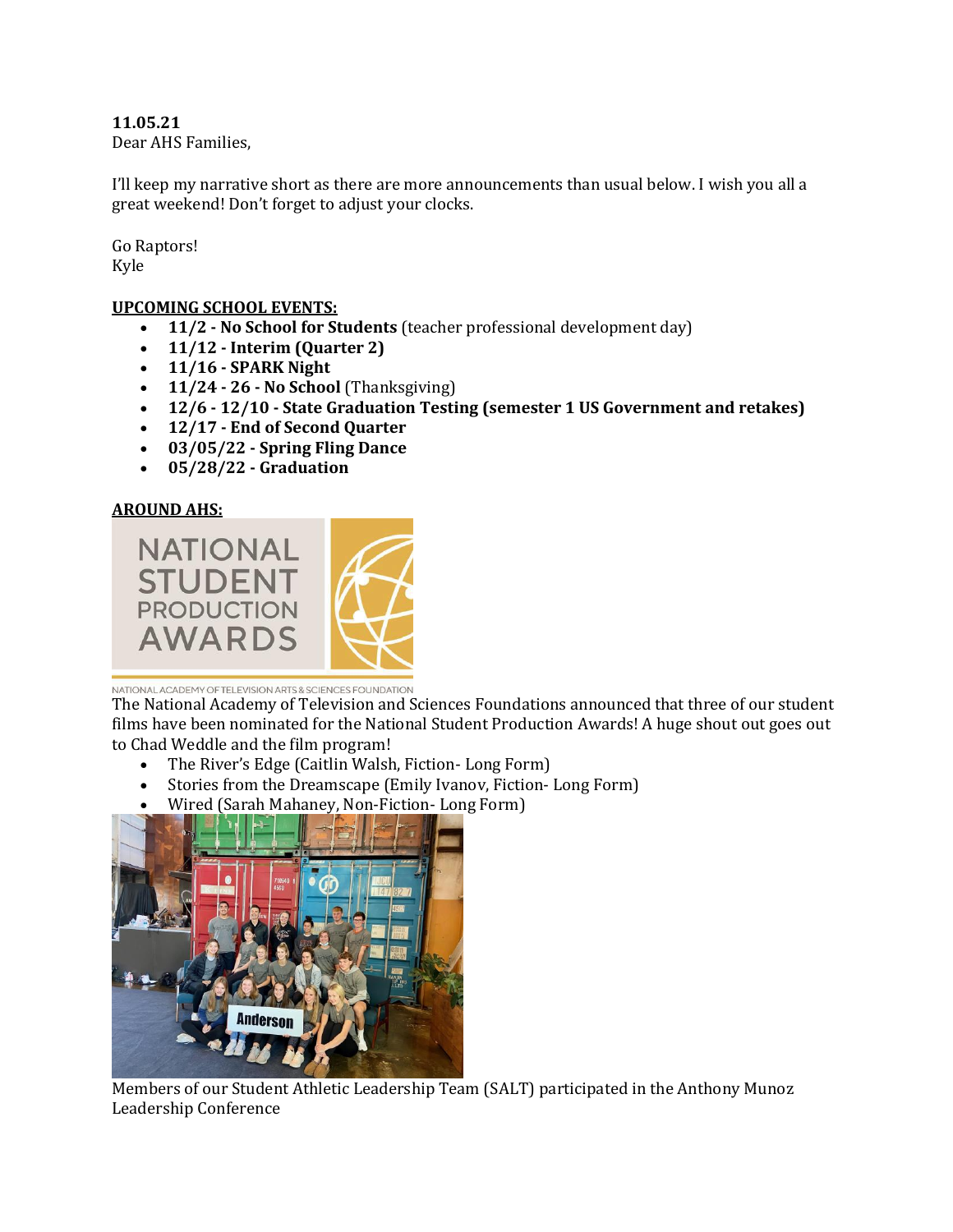

Our district staff participated in professional development with a focus on personalized learning strategies on Tuesday (11/2). Many AHS teachers took a lead role!



AHS and THS Drama Club at Xanadu at CCM and the "Preparing for College Workshop"!

# **FROM THE DISTRICT:**

 $\bullet$ 

## **FROM THE FOREST HILLS FOUNDATION FOR EDUCATION**:

 **Destination Imagination | Create a team by November 15** [Destination Imagination](https://www.destinationimagination.org/) (DI) is a program that engages students in team-based projects and challenges that are designed to build confidence and develop creativity, critical thinking, communication, and teamwork skills. Check out what your student(s) could gain by participating in Destination Imagination[: https://youtu.be/t34\\_x2ILbyQ](https://youtu.be/t34_x2ILbyQ) It's not too late to get your kids involved in this exciting experience available for all elementary and Nagel middle school students. Th[e Forest Hills Foundation for Education](https://fhfe.org/)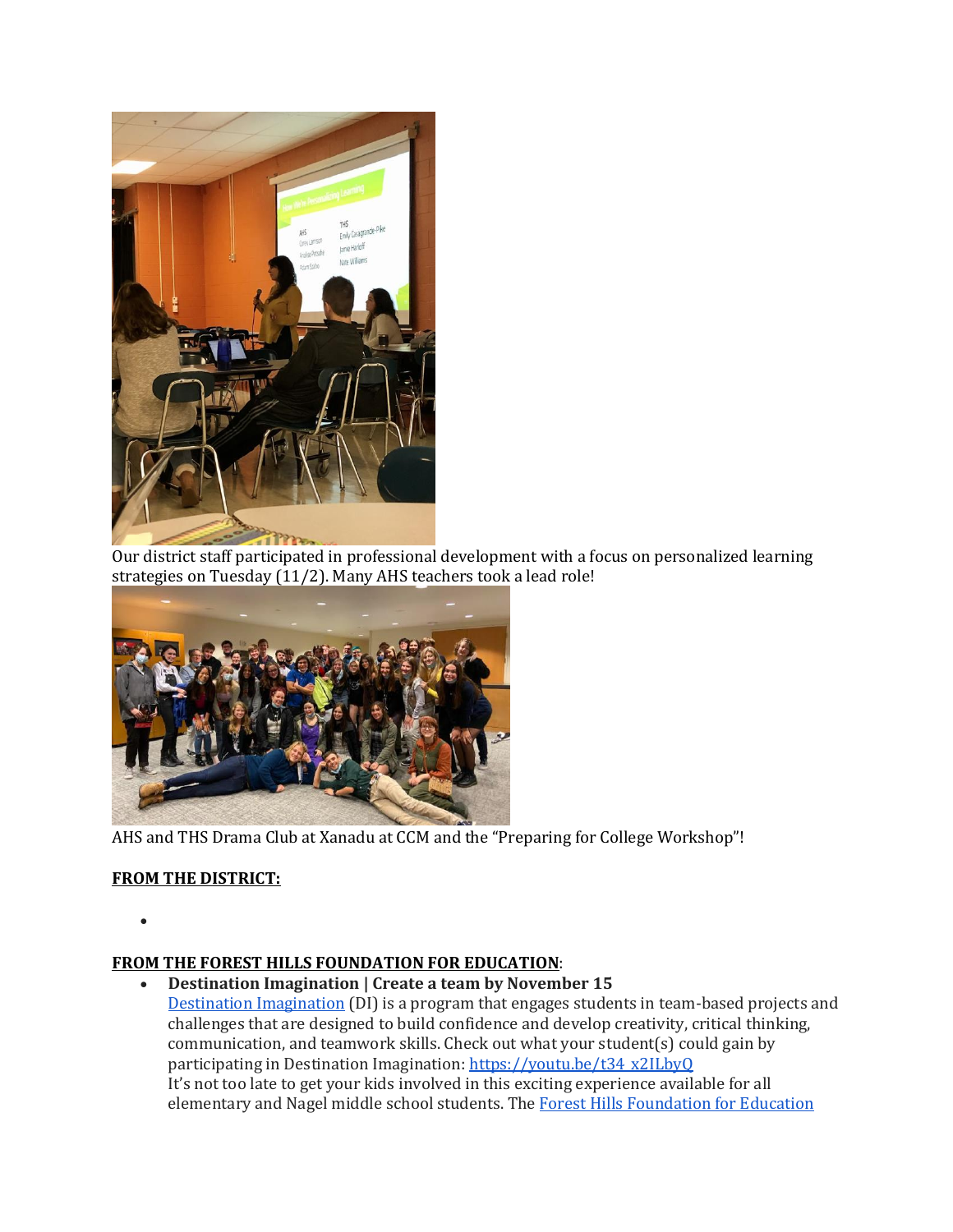supports all Forest Hills teams with funding and logistical support. If you have a TEAM of 3 to 7 Forest Hills students and a TEAM MANAGER ready to go, contact Colleen Berliner (colleen.berliner@gmail.com) before November 15.

• Right now, many Forest Hills students are receiving support through Child Focus therapists at each of the nine schools. The Forest Hills Foundation is proud to fund an additional therapist in the district, but we also know that more work needs to be done – **for the kids.** As we gear up for one of the Foundation's signature events this weekend, the [Fall Soiree,](https://secure.qgiv.com/event/fhffesoiree/)  our entire fundraising focus is to encourage our community to be"Allies of Mental Wellness" for **all Forest Hills students.** [Hear from the Wolff Family](https://www.youtube.com/watch?v=FtcJr0sF98Y) on **why you should be "Allies of Mental Wellness.[" Count Me In as "Allies of Mental Well](https://secure.qgiv.com/event/fhffesoiree/donate/)ness**"

### **FROM 9UNITED:**



Learn more at www.9United.org

Shop & Share **Begins**  $Now.15-23$ K-8 Coin collections  $how.30$ **Giving Tuesday**  $Dec.1$ Community **Shopping Night** 

## **Save the Date - 9United's Shop & Share is back!**

Since 2008, Shop & Share has offered students and families the opportunity to support our Forest Hills schools students during the holidays and throughout the year, along with making 9United's other student-led service initiatives possible. This year's project launches Nov 11th and culminates in a community shopping night at Target on Dec 1st (details to come.). Visit [www.9united.org](http://www.9united.org/) to learn more about how your participation during Shop & Share makes an impact in our schools and community.

#### **SCHOOL FEES INFORMATION:**

School fees have now been posted to SPS EZpay and payment is now due.

All Forest Hills School District students are charged school fees that include general fees (handbooks, copier/paper supplies, etc.), and course fees (workbooks or expendable supplies, AP Exams, etc.).

AP exam fees have been assessed for all AP courses. Students who are enrolled in one or more AP courses are strongly encouraged to take the AP Exam for those courses in the spring. If a student wishes to opt out of taking a particular AP test, they must have completed [THIS FORM](https://drive.google.com/file/d/1QEOBqQ8nFCLhynrTisBbgSCuykUib2t7/view?usp=sharing) and turned it in to their teacher no later than November 5th for full year or semester 1 AP courses; March 15th for semester 2 AP courses. Reversing an opt out decision after this deadline will result in an additional \$40 fee from the College Board. **PLEASE NOTE: In order for a student to take an AP Exam, all AP exam fees must be paid by April 4, 2022.**

Please log on to SPS EZpay to view your student's fees and make payment. **The preferred method of payment would be by credit card on SPS EZpay:**

#### [SPS EZPAY](https://www.spsezpay.com/ForestHills/ezpay/Login.aspx)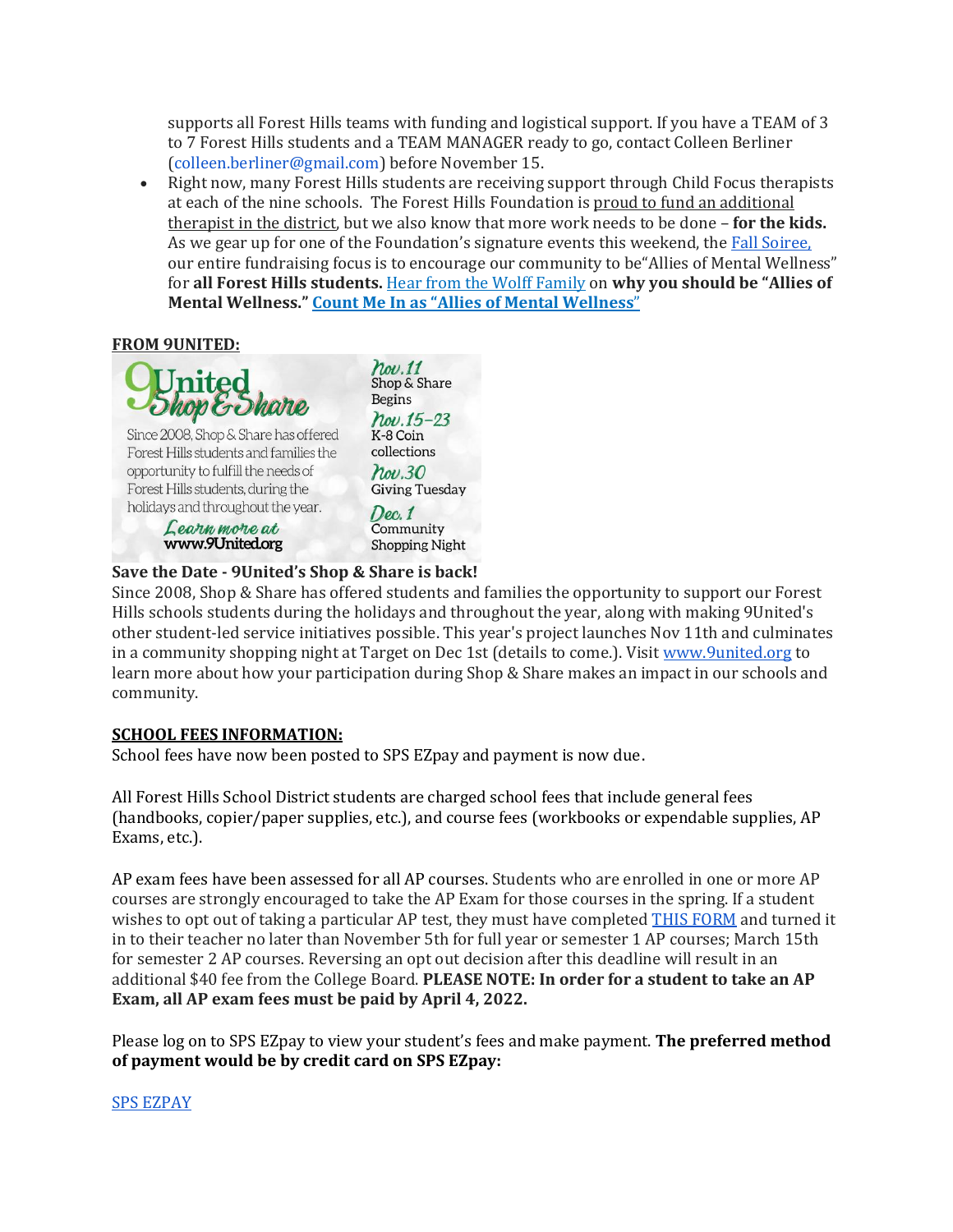Payments may also be made by check or money order made payable to Anderson High School, 7560 Forest Road, Cincinnati, OH 45255, Attention: Eileen Birk. If you need to set up a payment plan, please contact the building cashier's office.

In accordance with state law, final report cards, diplomas and transcripts are held until all financial obligations are met. Notice: FHSD will waive fees for persons who are unable to afford them in accordance with its policy.

For information concerning fees, payment plans or fee waivers, please contact Eileen Birk at 513- 232-2772, extension 2904, or a[t eileenbirk@foresthills.edu.](mailto:eileenbirk@foresthills.edu)

### **FROM THE PTO:**

Last Chance! Wreath Sale to Support Anderson's After Prom Ends Sunday WREATH ORDERS CLOSE NOVEMBER 7th at midnight! All purchases support After Prom and will be available for pick up the week after Thanksgiving. Please share this link with neighbors and friends!<https://sherwoodfundraiser.com/AndersonAfterProm>

## Anderson Moms get Crafty - Decorated Wreath Auction

Check out the amazing wreaths created by Anderson moms to support After Prom. Auction is open now! Wreaths will be on display at Fall Sports Awards next Tuesday night. Bid now for a great cause! <https://www.32auctions.com/AHSwreaths>



## [Wreath Auction for After Prom](https://www.32auctions.com/AHSwreaths)

Silent auction 'Wreath Auction for After Prom' hosted online at 32auctions.

[www.32auctions.com](http://www.32auctions.com/)

## **FROM FRIENDS OF ANDERSON DRAMA:**

Support Friends Of Anderson Drama by dining at Chipotle! Just come into the Chipotle at 7630 Beechmont Ave in Anderson on Tuesday, November 9th from 4:00pm to 8:00pm. Bring in this flyer, show it on your smartphone or tell the cashier you're supporting the cause to make sure that 33% of the proceeds will be donated to Friends Of Anderson Drama.

#### NEW! ORDER ONLINE FOR PICKUP

Use code AYW2W6Q before checkout in 'promo' field. Orders placed on Chipotle.com or through the Chipotle app for pickup using this unique code will be counted towards the fundraiser.

#### **Anderson Theatre opens a new season with The 25th Annual Putnam County Spelling Bee!**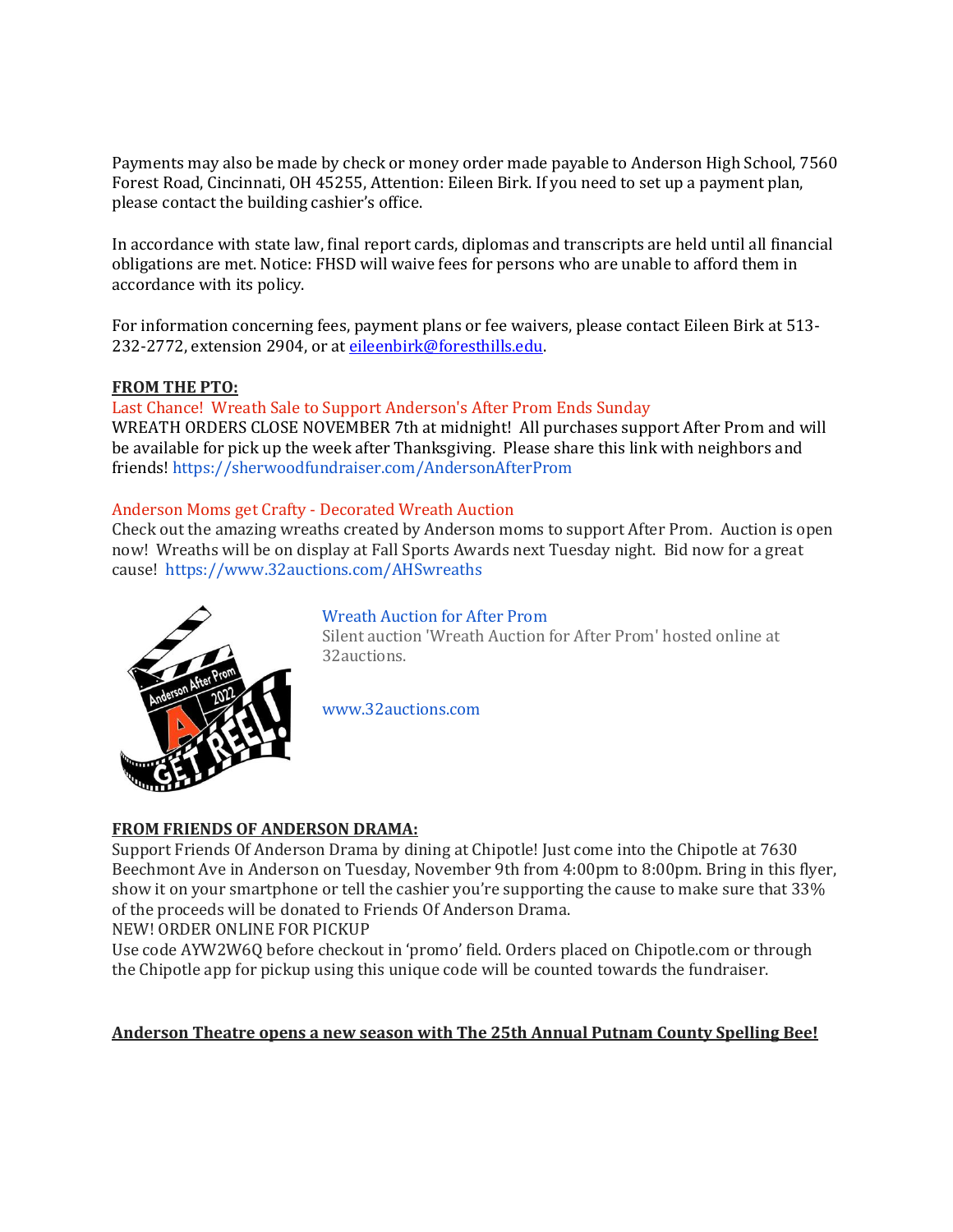

The 25th Annual Putnam County Spelling Bee is a Tony-winning musical comedy that centers on six awkward spelling champions competing for top honors in a spelling bee run by three equallyquirky grown-ups. Featuring a fast-paced, wildly funny, and touching book by Rachel Sheinkin and a fun and vibrant score by William Finn, this bee is easily one of the most enjoyable musicals that you will ever be a part of. Yes, that's right—each night, a few audience members will have the chance to compete alongside the performers…at least for a while! Will you be up to the test? This delightful and heart-felt musical will send you home with a grin, a song, and a juice box. Hilarious. H-I-L-A-R-I-O-U-S Hilarious!

Performances are November 19 & 20 at 7:00 pm and November 21 at 3:00 pm in AHS's Titus Auditorium. Tickets are \$10 and on-sale now: you can use the attached order form or go to www.Showtix4U.com/events/AndersonTheatre to buy your tickets online. Visit our website AndersonTheatre.com to find out more about the season.

Anderson Theatre opens a new season with *The 25th Annual Putnam County Spelling Bee!*

#### **FROM THE COUNSELING TEAM:**

As we approach the holiday season, there are community programs to support families in need. Those programs are finalizing plans this month. Please contact your child's counselor during October if your family could benefit from support at this time.

### **ACADEMIC SUPPORT:**

Students have a 25 minute advisory period everyday in their schedule. We encourage students to work with teachers during this time if they need help in any classes. Additionally, teachers have regular office hours before school (7:10-7:55) a few days a week to provide assistance to students.

#### **GREAT OAKS SPOTLIGHT:**

All 10th graders attended the Great Oaks presentation on Wednesday, November 3rd in Titus Auditorium to learn about all of the incredible Career Tech (formerly known as Vocational) opportunities offered starting their junior year! Students can begin applying November 15th! Make sure to check ou[t https://hs.greatoaks.com/](https://hs.greatoaks.com/) for more information. Please reach out to your child's counselor if you have any questions!

#### **TorchPrep:**

On Wednesday, the Junior class sat through a presentation fro[m Torchprep](https://www.youtube.com/watch?v=GvUhxQJLcGU) to review their Practice ACT scores from September. Students learned what their score meant for them, what scores they needed to attain prior to applying to colleges, and tips/tricks to help them do just that! Torchprep is offerin[g AHS ACT Boot Camps](https://www.torchprep.com/confirm/?course_id=20141) for students planning to take the ACT in the future. Specifically, the entire Junior class will be taking the State Funded ACT at Anderson High School on March 1st, 2022. Please visit their website for additional information.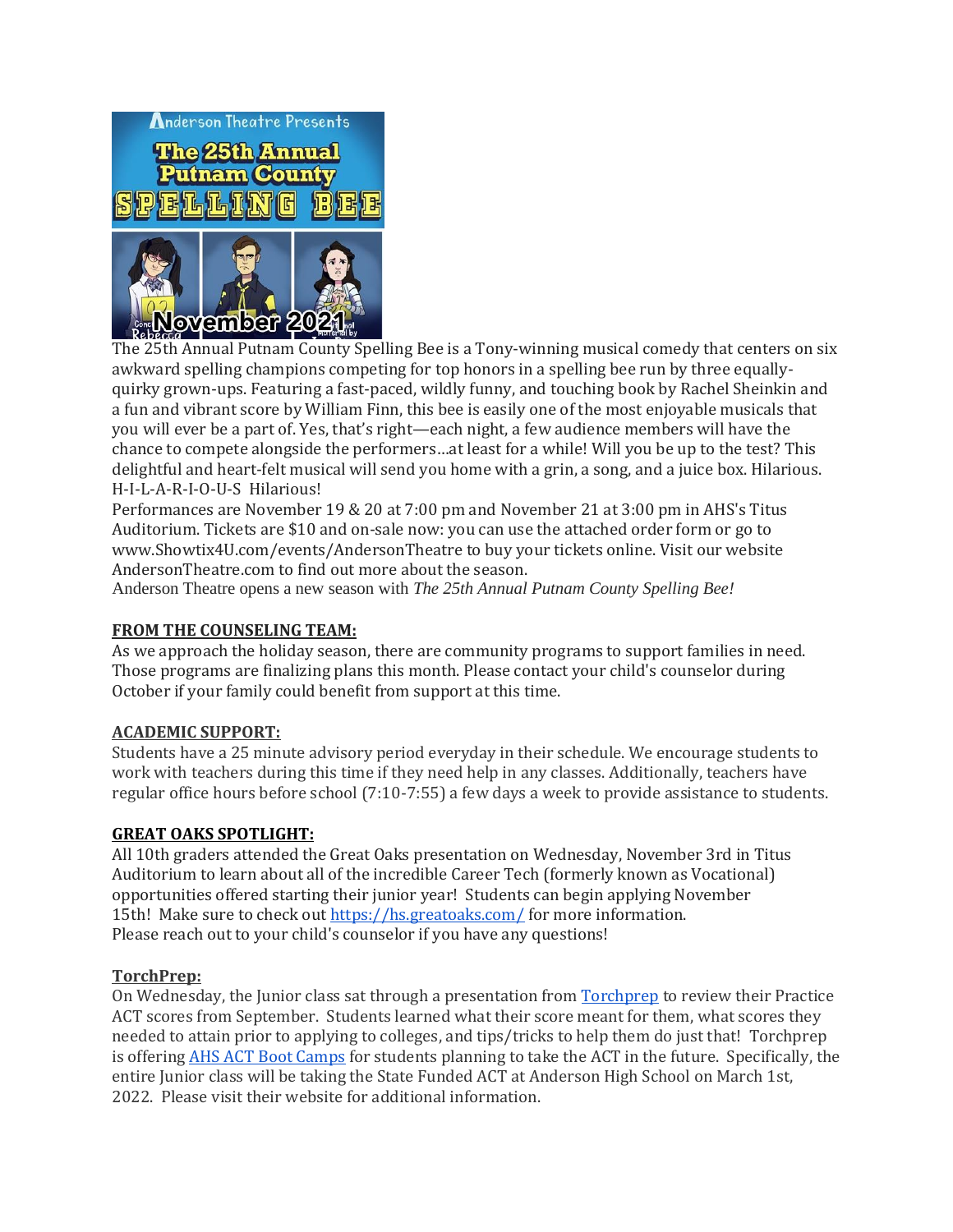### **SENIOR PORTRAITS**

All seniors interested in having their picture in the yearbook must schedule an appointment with McIntire Photography. All students were mailed a brochure about this last spring near the end of May and announcements have been made in school to remind seniors. Please contact McIntire Photography at 513-528-5888 or a[t https://www.mcintirephotography.com](https://www.mcintirephotography.com/) to make an appointment by December 1st.

### **NATIONAL HONORS SOCIETY**:

Juniors interested in being inducted into National Honor Society must have a 3.75+ GPA and 30+ hours of community service *logged into Innerview.org* by the end of 1<sup>*\**</sup> semester of the junior year to be considered. The students will be notified of their admittance in late February and the induction ceremony will be held early March. Questions? Contact Mrs Cook, [jennifercook@foresthills.edu](mailto:jennifercook@foresthills.edu)

### **PARKING:**

Students in Good Standing are eligible to purchase parking passes for the school year. This means students must have all their credits. If you would like to purchase a parking pass or have a question about student parking, please contact Mrs Stanyard[, emilystanyard@foresthills.edu.](mailto:emilystanyard@foresthills.edu)

We are getting complaints from neighboring businesses about student parking on their property. Please be aware that they plan to start towing.

## **SCHOOL DROP-OFF AND PICK-UP INFORMATION**



If you are dropping off your student before school or picking up after school, this should happen in our south lot according to the diagram above. Pulling forward around the loop allows for better traffic flow on Forest Road.

## **There should be no pick-up or drop-off occurring in the parking lots of our neighboring businesses or our northern lot (Lot E).**

#### **GENERAL REMINDERS/UPDATES:**

- Unfortunately, we will not be hosting Grandparent's day this full, due to current health guidance.
- Students are not permitted to order, or have delivered, outside food during the school day.

#### **PARENT SPOTLIGHT**:

(spotlight one parent each month)

## **WORKOUTS FOR OFF-SEASON STUDENT ATHLETES**: